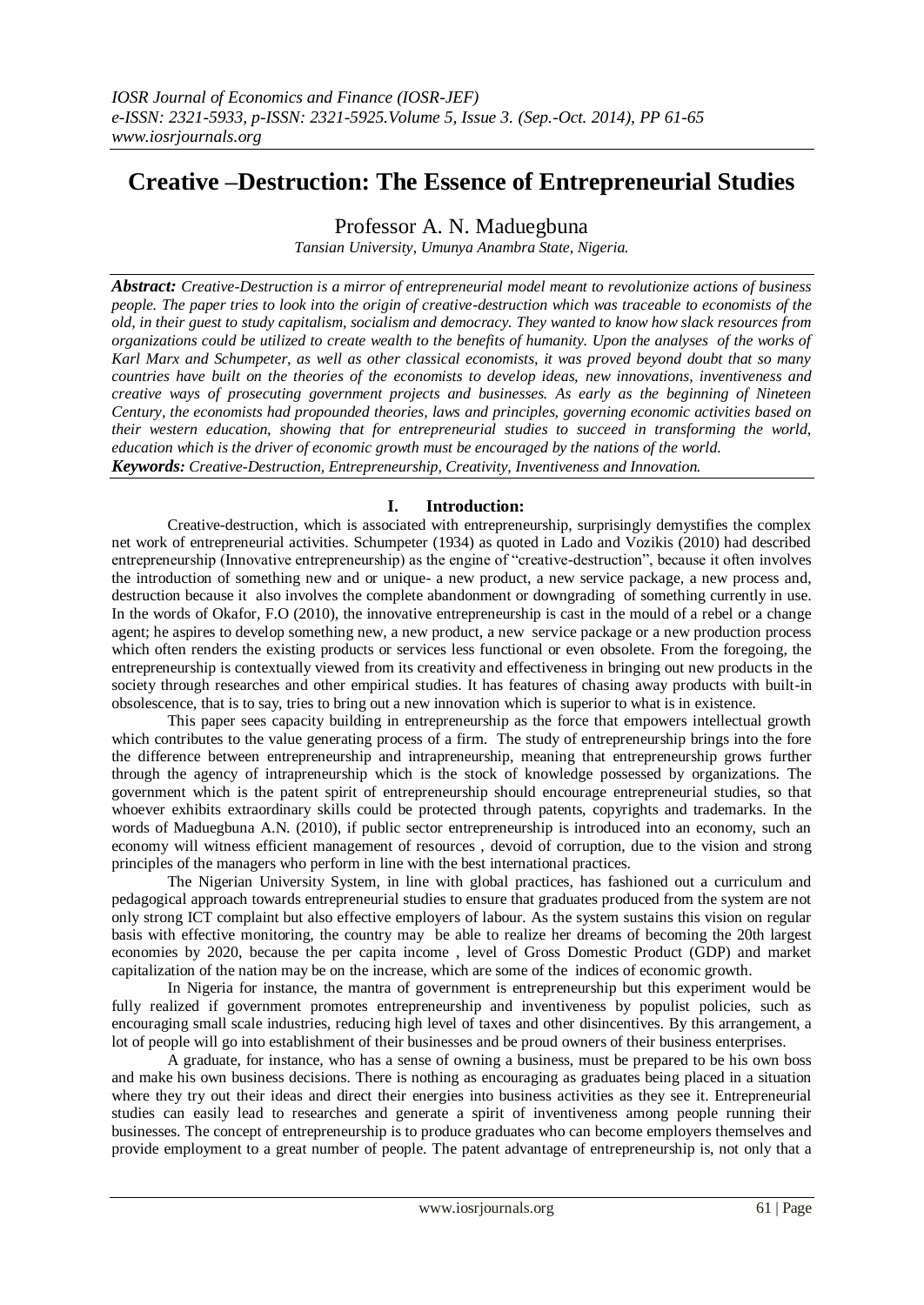lot of people will own their businesses but will also develop their talents and learn better ways of doing something.

In the words of Emma Ezenyilimba et al (2010), a cursory look at the civilized countries of the world reveals that they achieved development on the platform of entrepreneurship and ingenuity; given instances of United States of America(USA), Japan, China, Singapore, Britain, Germany, North Korea, to mention but a few, who all acquired civilization through entrepreneurial efforts. Ogundele (2000) cited by Ezenyilimba et-al (2010) defines an entrepreneur as the individual, who initiates and nurses to growth, a new and on-going business organization, where none existed before: he is an individual who successfully thinks or conceives of a new business concern, organizes or initiates action to start it and manages it through its initial problems and struggles for its survival. He creates necessary wealth by taking all measures that lead the organization to a state of stability and self-sustaining growth. In deed, going by remarks of researchers, entrepreneurs can scan environment, marshall resources and implement professional ideas.

## **II. Positive Impact Of Entrepreneurship On Society**

According to Daniel Uche (2013), at the wake of unemployment in Nigeria, many young/fresh graduates, low income earners, artisans, unemployed persons, corps members and students, who have entrepreneurial drive have resorted to self employment generation through the establishment of micro enterprises. Many nations have embarked on well thought out plans to alleviate poverty; poverty being one of the critical and striking problems that ravaged many countries, and since necessity, they say, is the mother of inventions, many countries have done some exploits to solve their problems through micro enterprises. Micro enterprise which is on the rung ladder of business process, is obviously the agent of mobilization of resources from the grassroots, and could develop into full blown entrepreneurship. It is at the grassroots that people start conceiving the ides of establishing their businesses.

In Nigeria, the formal financial system provides services to less than 40% of the economically active population, while more than 60% are excluded from access to financial services and this percentage of exclusion is served by Micro Finance Institutions, such as money lenders, organized "susu" group, friends, relations and others. In Nigeria also for instance, there is an Association of Small Business of Nigeria ( ASBON) that caters for the interest of small scale businesses. According to the President of the Association, Egbesola Femi (2014), in venturing into entrepreneurship, you must prepare yourself to pass through some rough roads before you get to the smooth lane (Saturday Sun Newspaper, July 26). A country benefits heavily if a good percentage of the populace has mindset for entrepreneurship.

In the words of Egbesola Femi(2014), President of Association of Small Business of Nigeria : I took time to study people who are really successful in what they do. I found out that these are people that are into entrepreneurship. That made me to adopt them as my mentors and aspire to be like them by succeeding in my own field of entrepreneurship.

However, any country that is serious in developing entrepreneurship must be prepared to be a moving spirit for that purpose, by providing enabling environment, such as steady power supply, formulation of good polices towards small scale industries; designation of Development Banks that could extend loans to entrepreneurs with minimum difficulties, in order to make business of entrepreneurship thrive. In Nigeria, the prospect of entrepreneurship is very high, given government rolling plans that can enhance entrepreneurship, such as Central Bank of Nigeria's (CBN) plan to earmark 200 billion naira to support Small and Medium Enterprises (SMEs) - Saturday Sun, Newspaper July 26, 2014. There are other government agencies that have been established for the purpose such as the National Enterprise Development Programme (NADEP), the National Industrial Revolution Programme (NIRP), who all form platform for assisting people who are into small businesses .

The government may also consider the advantages and contributions of entrepreneurship to the country by way of reduction of unemployment, through granting of loans to them by

Bank of Industry, without insisting on collateral and other stringent conditions. In the words of President of Small Business of Nigeria, Egbesola Femi (2014) to the Youth:

If you choose to continue hunting for white collar job, or you choose to work for somebody, at a point when your energy level drops, you would retire. And by that time, you would probably not have enough mental toughness and energy to groom your own venture. Many would want to start big, but my advice is to start now; start small and then grow big. Don"t wait till you have all the millions in the world before you start. We must have a mindset to start small; even Dangote, the richest black African, started small.

Many developed and developing countries have solved most of their economic problems through the establishment of Small and Medium Scale Industries. India and China, whose population had crossed a billion mark, keep coping with such a teeming population, due to a vast array of small and scale industries, helping to absorb unemployed school leavers. The United States of America (USA) has a "Small Business Administration" (SBA) which is backed by law to draw funds from government for establishment of small scale industries on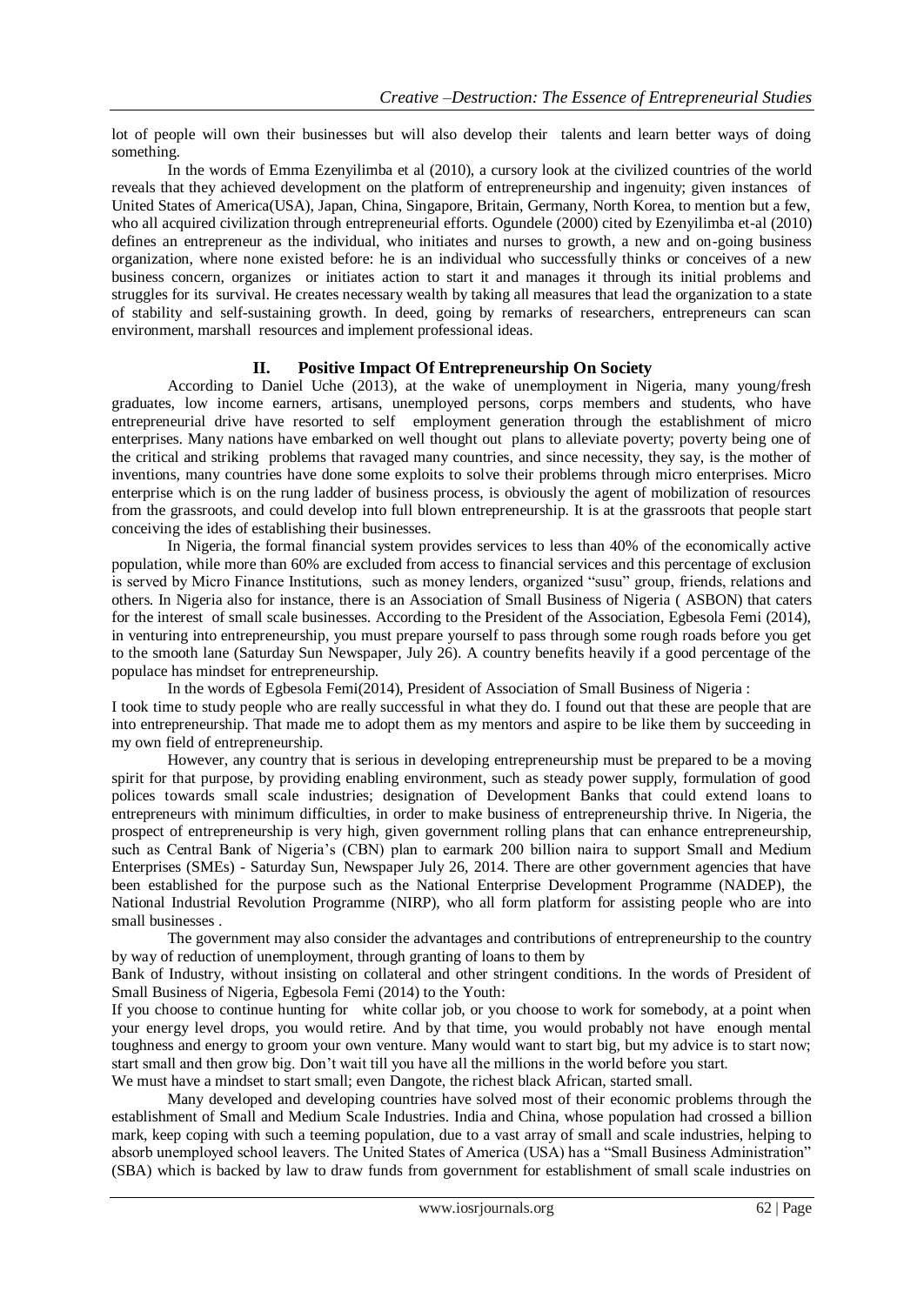presentation of well articulate plan to run a business that is socially desirable. In India and China, the micro financial institutions which Nigeria embraces now as veritable vehicles for economic development, had been in existence in those countries for more than 50 years ago, as obvious catalysts and sustainable solutions for alleviating global poverty. The two policy thrusts of the

government which every concerned country is looking up to, for solving critical problems are inflation and unemployment. If the two variables are being held in check, the economy is expected to be stable. When a good policy is formulated, the government will do well by enforcing its implementation, so that it will be socially beneficial but if good policy is not implemented which is what Nigeria as a nation is suffering from, it is as good as ordinary paper on which the policy is written or committed to writing.

## **III. Entrepreneurship And Intrapreneurship.**

In Nigeria, many government establishments go under due to lack of intrapreneurship which is an intellectual capital possessed by organizations. Intrapreneurs are those who work for big or large organizations and who also develop new ideas and better ways of doing business for organizations. We talk of introducing public sector entrepreneurship, which will help to restore lives of public corporations. If entrepreneurs happen to offer their services for corporate bodies, they become, with little training, intrapreneurs who bubble over with ideas and innovations that can bring their ideas to bear on the rapid growth of organizations or companies. As the Regulatory Agencies, such as the National Universities Commission (NUC), Federal Ministry of Education, and others, have adopted the entrepreneurial curriculum for higher institutions of learning, the graduates coming out from Universities can adequately fit into Labour market, because a lot of them who may wish to work in various corporate bodies and government establishments can readily become intrapreneurs, who have a lot of ideas and creativity to make businesses of government flourish. There are factors that lead to crass neglect of government establishments; either the attitude of no man"s business is exhibited in managing the establishments or lack of creativity in the ideas put to their management. Apart from creation of wealth which is ascribed to entrepreneurship, it has capacity of revolutionizing the system of doing things both in the private and public sectors of an economy. Sometimes, nationally or internationally, transfer of technology is a part of promoting entrepreneurship, from developed to developing countries. Intrapreneurs are already the stock of intellectual persons or experts organizations have and by agreement, they can be transferred from one department to another or from one country to another through bilateral arrangements or multilateral agreements.

An entrepreneur in the context of this discussion may be individual or group of individuals focused and committed to development of their businesses but Intrapreneurs are what organizations, by virtue of their training and retraining, have that produce intrinsic value or goodwill to those organizations. They produce ideas that enhance management acumen and strong principles of the experts managing them.

# **IV. Terminology Of Creative-Destruction**

According to Schumpeter (1934) cited by Leonidas Deliginnidis and Erik Noyes (2010), Creative-Destruction is the primary mechanism for economic development for societies and businesses. In their views, entrepreneurs are the dynamic figures who combine, or recombine, vital resources to serve emerging customer needs, thereby "creatively" destroying the pre-existing economic order. This phrase "creative destruction" is traceable to Schumpeter's works on capitalism, socialism and democracy. He looks at capitalists as those who have wealth and who can muster the required human, physical and financial resources to make things happen, by way of application of those resources to create new economic order. The resources will aid researches to give rise to new industries and wealth. When the resources are properly and maximally applied, they are capable of bringing into the markets, new products, new packages, new thinking (ideas), new market lines, that can chase away old and inferior products as well as obsolete equipment. The explosive growth by agency of the combination of the resources will destroy the pre-existing economic order. According to Schumpeter, entrepreneurs are heroic figures who, with uncommon insight, foresight and actions, fashion new innovations which allow for the creation of new industries and their constituent new markets.

In point of fact, going through Schumpeter's reasoning, it becomes obvious that entrepreneurs are not always interested in money but being engrossed in their mindset and looking at the world of business activities, they see opportunities where others see problems. Some organizations fail because their owners are only interested in money but successful owners of businesses (entrepreneurs) must have ideas and dreams which they want to realize in the process of their business and economic activities.

In the words of Leonidas Deligiannidis and Erik Noyes (2010) and building on Schumpeter"s theory, the Industry Association of America (2009) was cited as the popular music industry in the United States of America, of the value of \$5 billion dollar a year industry, creating and selling in 13 broad, major markets. According to them, the industry was not born until the early 1950s during the musical innovations of such artists as Fats Domino, Little Richard and Elvis Presley. In their remarks, while the popular music industry is roughly two decades older than the personal computer industry, it is several decades younger than industries such as the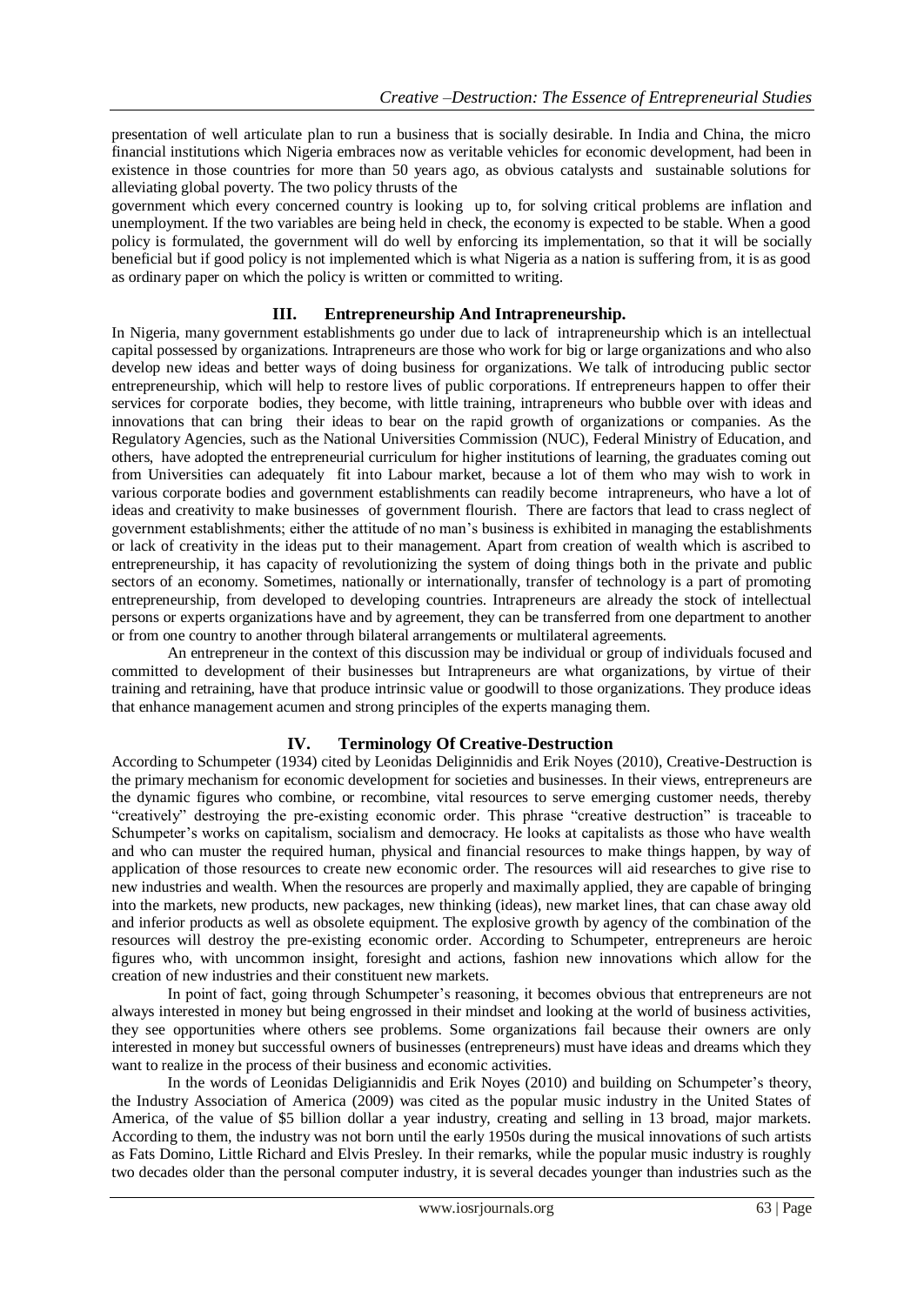Automotive Industry, the Commercial Aviation Industry and the Chemical Industry. Over 60 years and above, according to Deligiannidis and Noyes, the popular music industry has emerged as a social and economic force, creating new wealth for companies in the music business and new creative outlets for the artists serving in the industry.

The works of Schumpeter and analyses of Deligiannidis and Noyes (2010), were copiously used which will provide more accurate baseline for those workers, students and other individuals who want to go into entrepreneurship. In the study of innovative entrepreneurship, the term destruction leads to the new spirit of creation, given room to a universal principle that every creative act has its destructive consequence. In further example of creative-destruction, typewriter has disappeared almost completely with the advent of computer and this scenario has led to the collapse of organizations that produced typewriters whose prices have also fallen, in the wake of new productions and innovations. By extension, all those companies or organizations that benefited or made money out of companies which became obsolete, might not adapt to the new technologies, leading to retrenchment of workers and other accompanying hardships.

### **V. Importance Of Entrepreneurship**

Entrepreneurship formed the platform of Schumpeter"s economic theory from the beginning of the nineteen century, due to its strategic perspectives in changing society. In so far as people"s tastes, preferences or attitude change at one time or the other, entrepreneurship is the solution to those changes due to its dynamic nature. If every body in the society thinks as an entrepreneur towards business activities, the Gross Domestic Product, (GDP) of such an economy; per capita income as well as Market Capitalization will be on the increase, as a part of indices for economic growth. The spirit of entrepreneurship, especially in Nigeria, will reduce corruption because of engagement of people in different business activities, as against white collar jobs where people nowadays perfect on how to loot government treasury due to monotony and repetitive nature of government activities.

According to Wikipedia, the free encyclopedia, entrepreneurship within an existing firm or large organization has been referred to as intrapreneurship and may include corporate ventures, where large entities spin off subsidiary organizations. Entrepreneurs are leaders willing to take risks and exercise initiatives, taking advantage of market opportunities by planning, organizing and employing resources, often by innovating new or improving the existing products. Based on Wikipedia postulations, an economy that has Intrapreneurs in most of its firms or organizations will obviously reap the benefits of their expertise.

In the words of Ibenta S.N (2005), becoming an entrepreneur is not so much about who you have beenbut how you do things from now on; it is a way of looking at the world, seeing opportunity where others see problem. It is also knowing how to use certain basic tools to achieve your goals. Going from this reasoning, it becomes clear that an entrepreneur is a committed business man whose belief sees him through in his business ventures. Most of them being experts abhor waste of resources. When people who are non-experts perform a piece of work, there is the tendency of high level of business risks, due to the trial and error methods in doing things. Societies gain when entrepreneurs manage businesses whether as intrepreneurs in bigger organizations or in private businesses as individuals.

## **VI. Criticisms Of Creative-Destruction**

Creative-Destruction has its own criticism due to temporary hardship it may create. Even though, it is a cycle which can constantly destroy old order and constantly create new order, many organizations may have a serious set back especially when they cannot immediately cope with the new improved technologies and skills of doing businesses. However, when the economy continues to experience new ideas, innovations and creativity, the situation, following a continually innovating economy, could generate opportunities for those who are attuned to participation in more creative and productive enterprises.

In some countries of the world, such as India, china, Japan etc. entrepreneurship has become a major driver of economic growth. In India, the society has witnessed a rapid economic growth due to government interest in entrepreneurship which has led so many people to develop their talents. Many universities in India have become centers of excellence, in science and technology, in addition to developing so many skills which lead to production of high yielding varieties in the production of grains and other crops. Few farmers in India, can produce what feeds millions of people with the development of intermediate technologies and other innovations and inventions, helping the country to withstand the teeming population which has crossed one billion people, in population

The criticism of creative-destruction, as a means of destructive tendency, is only in the short run when there is crisis as a result of retrenchment of people from their work places but such a situation also has countervailing effect which triggers off determination and commitment on the part of people who have mindset in entrepreneurship, leading to their success in business outlets. Due to high level of unemployment in Nigeria, a lot of school leavers have exploited many areas of interest in business, in such a way that many are regretting